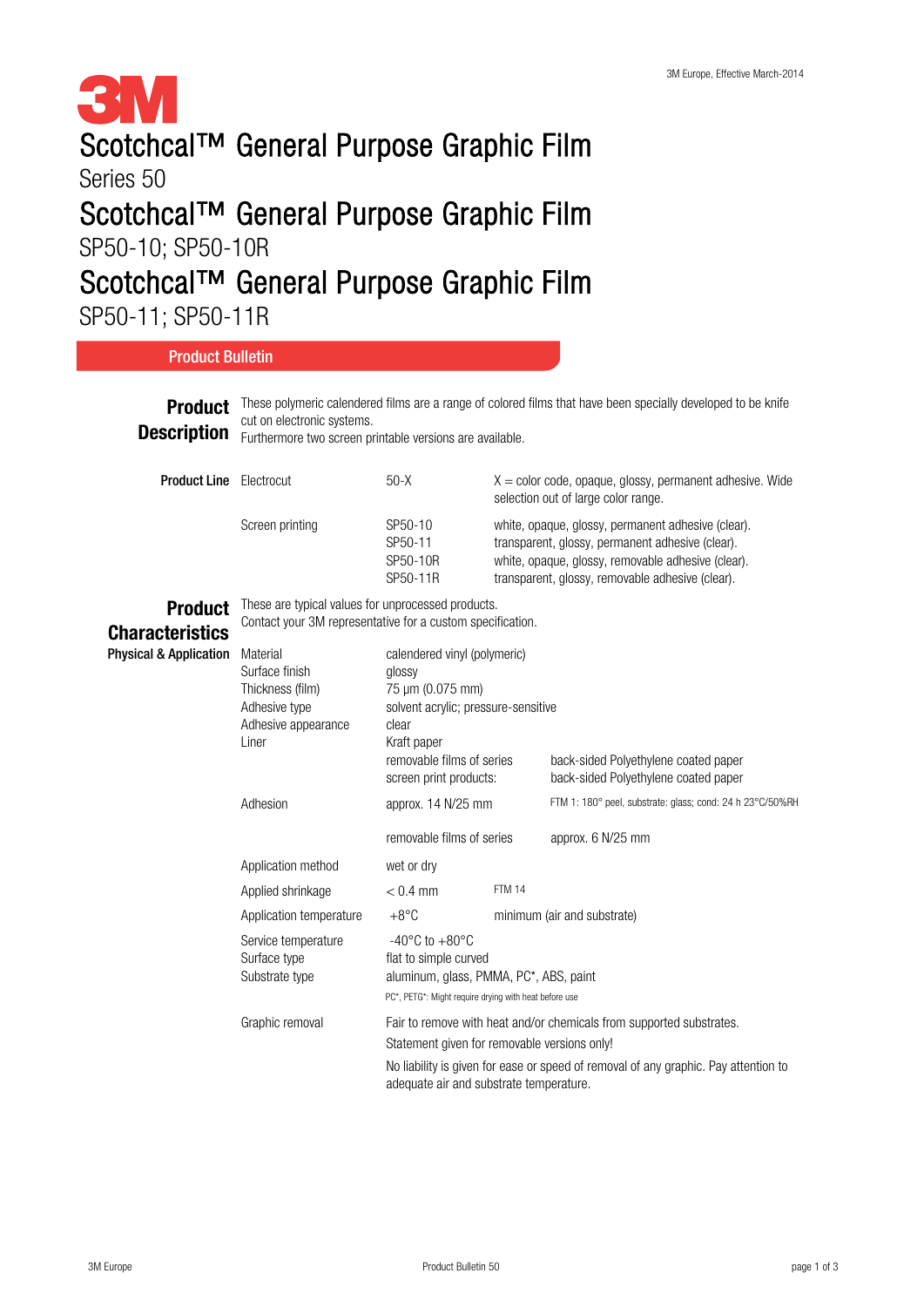| Storage             | Shelf life                                                                                                   | Use within 2 years from the date of manufacture on the sealed original box.<br>Use within 1 year after opening the box.                                                                                                              |  |  |
|---------------------|--------------------------------------------------------------------------------------------------------------|--------------------------------------------------------------------------------------------------------------------------------------------------------------------------------------------------------------------------------------|--|--|
|                     | Storage conditions                                                                                           | $+4^{\circ}$ C to $+40^{\circ}$ C, out of sunlight, original container in clean and dry area.                                                                                                                                        |  |  |
| <b>Flammability</b> | Flammability standards are different from country to country. Ask your local 3M contact for details, please. |                                                                                                                                                                                                                                      |  |  |
| <b>Durability</b>   | Unprocessed film                                                                                             | The following durability data are given for unprocessed film only!                                                                                                                                                                   |  |  |
|                     | 3M™ MCS™ Warranty                                                                                            | In addition, 3M provides a warranty on a finished applied graphic within the<br>framework of 3M™ MCS™ warranty program.                                                                                                              |  |  |
|                     | Climatic zones                                                                                               | Graphic durability is largely determined by the climate and the angle of exposure.<br>Find below a table showing the durability of a product according to the angle of<br>exposure and the geographical location of the application. |  |  |
|                     |                                                                                                              | Zone 1<br>Northern Europe, Italy (north of Rome), Russia                                                                                                                                                                             |  |  |
|                     |                                                                                                              | Zone 2<br>Mediterranean area without North Africa, South Africa                                                                                                                                                                      |  |  |
|                     |                                                                                                              | Zone 3<br>Gulf area, Africa                                                                                                                                                                                                          |  |  |
|                     | Exposure types                                                                                               | Vertical:<br>The face of the graphic is<br>face of graphics-<br>$\pm 10^{\circ}$ from vertical.                                                                                                                                      |  |  |

Interior: Interior means an application inside a building without direct exposure to elements.

| Vertical outdoor<br>exposure                      | Zone 1                                   | Zone 2                                   | Zone 3                                   |
|---------------------------------------------------|------------------------------------------|------------------------------------------|------------------------------------------|
| white/black<br>colors<br>transparent<br>metallics | 7 years<br>6 years<br>4 years<br>3 years | 5 years<br>4 years<br>3 years<br>2 years | 4 years<br>4 years<br>3 years<br>2 years |
| Interior application                              | Zone 1                                   | Zone 2                                   | Zone 3                                   |
| interior                                          | 6 years                                  | 6 years                                  | 6 years                                  |

## Uses

Graphics applied to -

**Limitations of End** 3M specifically does not recommend or warrant the following uses, but please contact us to discuss your needs to recommend other products.

- flexible substrates incl. 3M™ Panaflex™ Awning and Sign Facing 945GPS and 3M™ Panagraphics™ III Wide Width Flexible Substrate.
- low surface energy substrates or substrates with low surface energy coating.
- other than flat or simply curved surfaces.
- painted or unpainted wallboards, gypsum boards and wallpapers.
- stainless steel.
- surfaces that are not clean and smooth.
- surfaces with poor paint to substrate adhesion.

Graphic removal from - signs or existing graphics that must remain intact.

- Graphics subjected to - gasoline vapors or spills.
	- Important Notice 3M Commercial Graphics Division products are not tested against automotive manufacturer specifications!
		- Non vertical applications will have a significant decrease in durability!
		- Thermoforming of applied film is not recommended!
		- To avoid color variations all pieces of applied film of one colored area should be processed out of one lot of material.
		- The color appearance of metallic film is dependent on the viewing angle to the product! Therefore the job design should be done that all parts of metallic film are applied the same orientation.